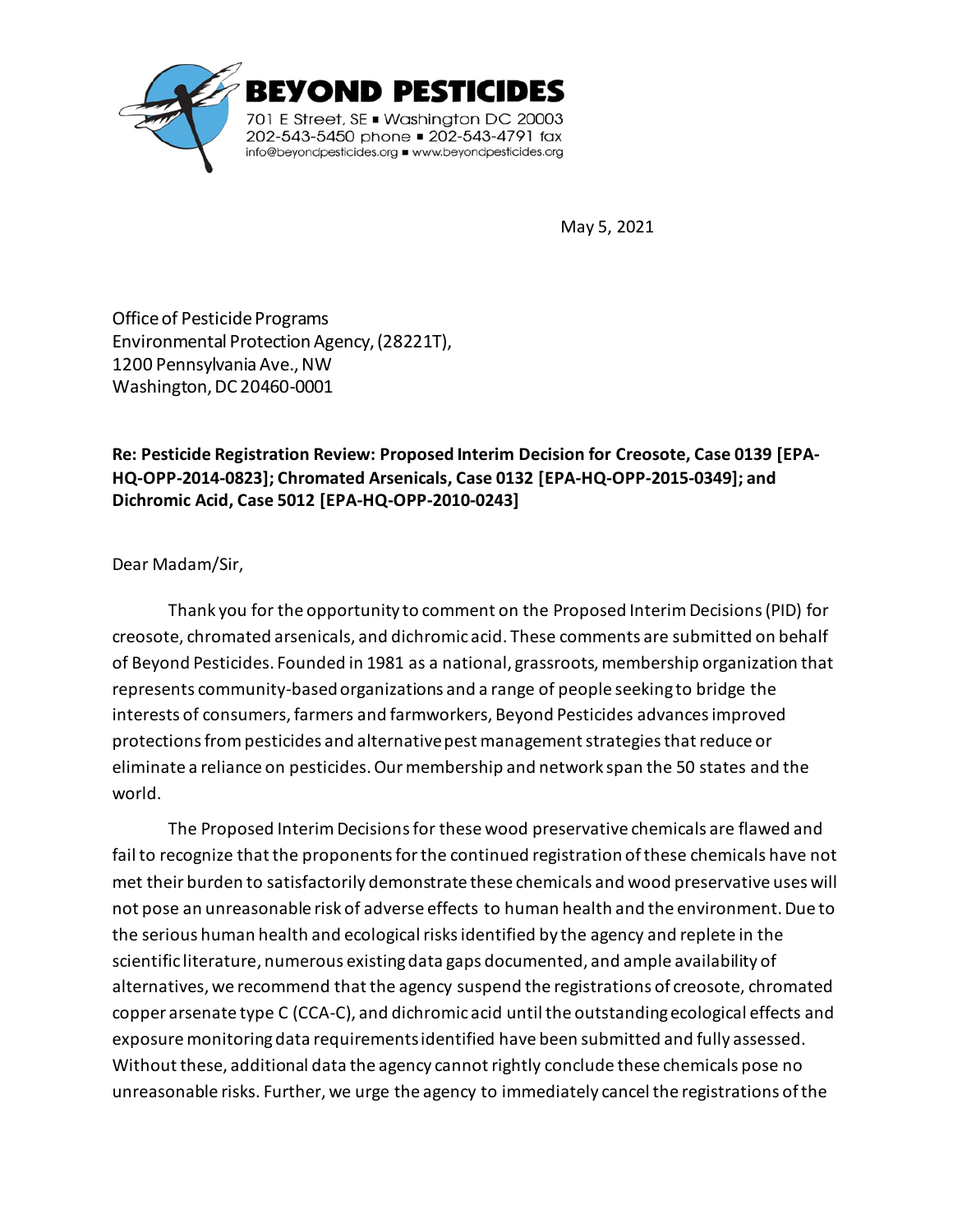two chromated arsenicals ammoniacal copper zinc arsenate (ACZA), and acid copper chromate (ACC). Available usage data provided in the PID indicate almost no use of ACZA, and ACC was recently withdrawn from the American Wood Protection Association (AWPA) Book of Standards for use as a preservative and has no reported use in best available usage data. The risk of adverse effects for these compounds were also not considered in the PID. It is therefore unreasonable under the statutory requirements of FIFRA to continue the registrations of ACZA and ACC. Likewise, the agency should cancel creosote oil (PC code 025003), and coal tar (PC code 022003) registrations because these active ingredients were not assessed in the creosote PID and there are no active product registrations containing these ingredients.

Beyond Pesticides has for decades identified the extensive environmental and health risks of wood preservatives and advocated fortheir cancellation. Notable documentation on the risks and history of wood preservatives regulation including creosote, chromated arsenicals, and dichromic acid can be found in the following links:

- **[PoisonPoles](http://www.beyondpesticides.org/programs/wood-preservatives/publications/poison-poles)** (1997)
- **Pole [Pollution](http://www.beyondpesticides.org/programs/wood-preservatives/publications/pole-pollution)**(1999)
- **Beyond Pesticides comments to EPA on [WoodPreservatives](https://www.beyondpesticides.org/assets/media/documents/documents/woodcomments.pdf)** (2008)
- **Beyond [PoisonPoles:Electedofficials](http://www.beyondpesticides.org/infoservices/pesticidesandyou/documents/UtilityPolesFall2014.pdf) say no to toxicutilitypoles in their communities** (2014)
- **United Nations CommitteeRecommends Global [EliminationofToxicWoodPreservative](https://beyondpesticides.org/dailynewsblog/2014/11/united-nations-committee-recommends-global-elimination-of-toxic-wood-preservative/)** (2014)

There are several conflicting statementsin the benefits assessment sections of these wood preservative PIDs that raise questions with the adequacy of the alternatives assessments as well as the risk assessments. In the chromated arsenicals benefits assessment, the agency states "CCA-C-treated utility poles are selected over creosote-treated poles in environments with chronically wet soil or areas with a high water table because CCA-C is fixed or bonded to wood resulting in less leaching." However, in the creosote benefits assessment, the agency states that creosote-treated poles are uniquely specified for use where there is a high water table or soil moisture environment because it maintains its effectiveness even when kept wet. This contradiction between the two PID benefits assessments needs to be reconciled. The CCA-C PID further states that chromated arsenicals and dichromic acid are irreplaceable in marine environments in the southern United States, where the predominant end use is the protection of pilings. The creosote PID statesin contrast, poles preserved with creosote have a benefit along marine coastal areas because creosote imparts resistance to decay and is more tolerant of saltwater spray or splash than other preservatives. The benefits assessment for CCA-C specifies that waterborne preservatives such as CCA-C have an important benefit over the oil borne creosote in areas with more people because oil borne chemicals can provide greater dermal exposure due to having wood surfaces that are sticky or "bleed". Creosote also typically causes treated wood to have an odor because of the type of oil carrier used during pressure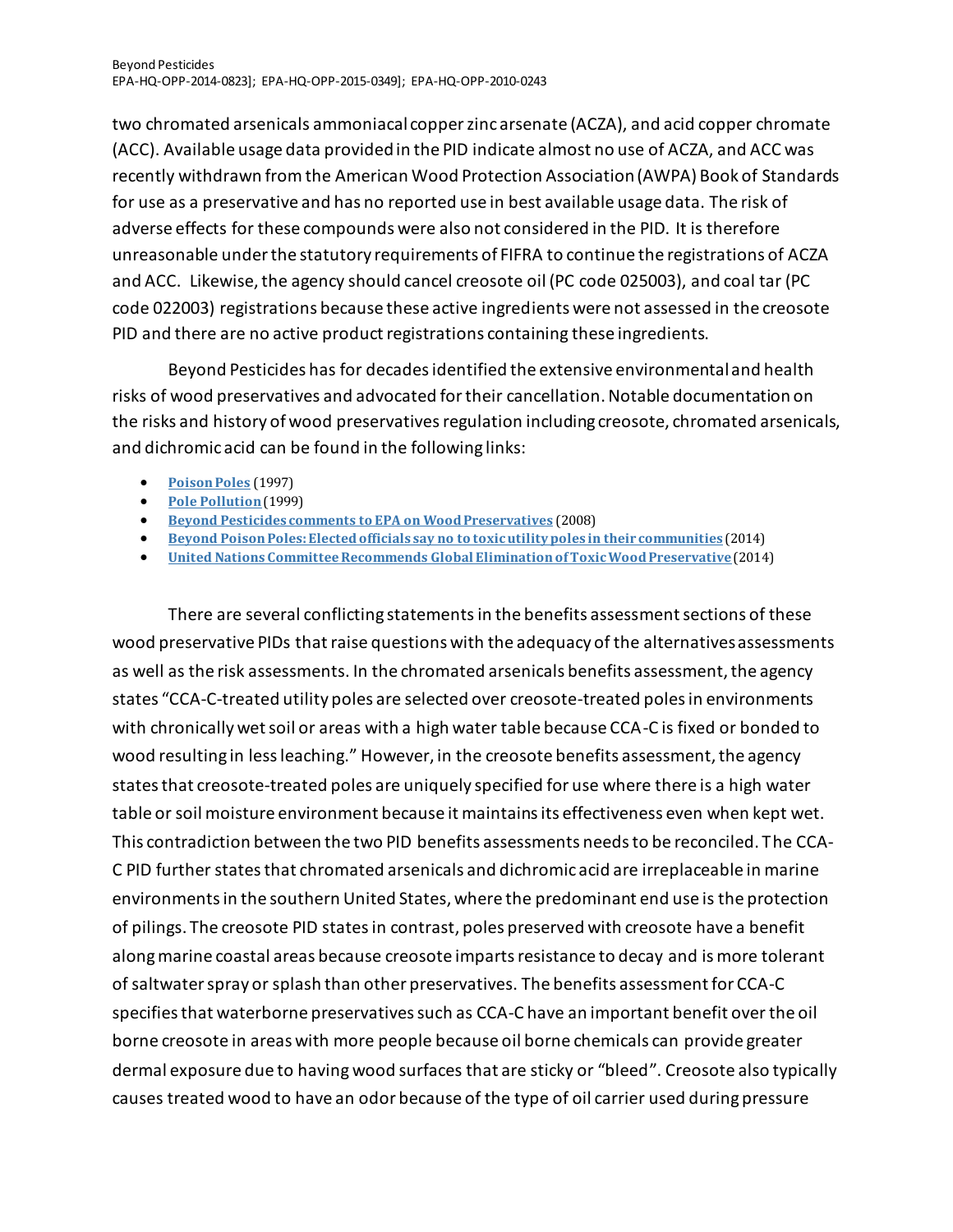treatment, indicating the release and inhalation exposure to toxic polycyclic aromatic hydrocarbons (PAHs). In addition, the PID further states that wood treated with CCA-C does not leave an oily sheen on the surface of water after prolonged immersion in water like creosote treated wood, thus acknowledging that creosote treated wood leaches oily pollutants such as PAHs.

The benefits for CCA-C are overestimated. The benefits of alternative waterborne preservatives with newer chemistriesthat are also fixed to wood like CCA-C are discounted because they are relatively new and therefore lack a proven record of service. This is not evidence of reduced durability, but even so, a consideration of reduced risk in these alternative chemistries should influence the agency's risk-benefit assessment. The consideration of nonchemical alternatives like steel, concrete, composites, and fiberglass recycled materials is also absent in the benefits assessments of CCA-C and creosote. Availability of many alternatives should be fully addressed in weighing the serious risks posed by CCA-C and creosote compared to their lower benefits with abundant alternatives.

The draft risk assessments (DRAs) for these wood preservatives are also flawed by ignoring the full scope of potential exposures and the absence of relevant toxicity data. The human health and ecological risk assessments for CCA-C assessed acute and chronic risks separately for copper, arsenic acid, and chromic acid. The additive or enhanced toxicity of the combination or complex exposures for these compounds is not considered. The agency in its human health assessment asserts the toxicological data base for inorganic arsenic and chromium compounds found in the CCA-A wood treatment solution is adequate, but finds the form of copper in this treatment solution is outside the scope of the human health assessment. In the PID, the agency states it does not anticipate any further human health data needs or any further ecological or environmental fate data needs in order to complete the registration review of chromated arsenicals and dichromic acid, but the agency then indicates additional studies (OCSPP 875.1600 & 875.2900) are needed to confirm that the mitigation measures proposed in this PID are sufficient to protect occupational handlers. Similarly, the agency identified the need for aquatic monitoring data for wood installed in aquatic environments (e.g., pilings, marine bulkheads) to support future refinement to the ecological risks. This indicates that the agency is not confident in its risk assessments and cannot support the claim that continued use of CCA-C will not pose an unreasonable human health or ecological risk.

Human health risk assessments were not conducted in the creosote DRA for dietary (food) exposures, drinking water exposures, or incidental oral exposures to creosote because the agency asserts as a restricted use product both residential handler and residential post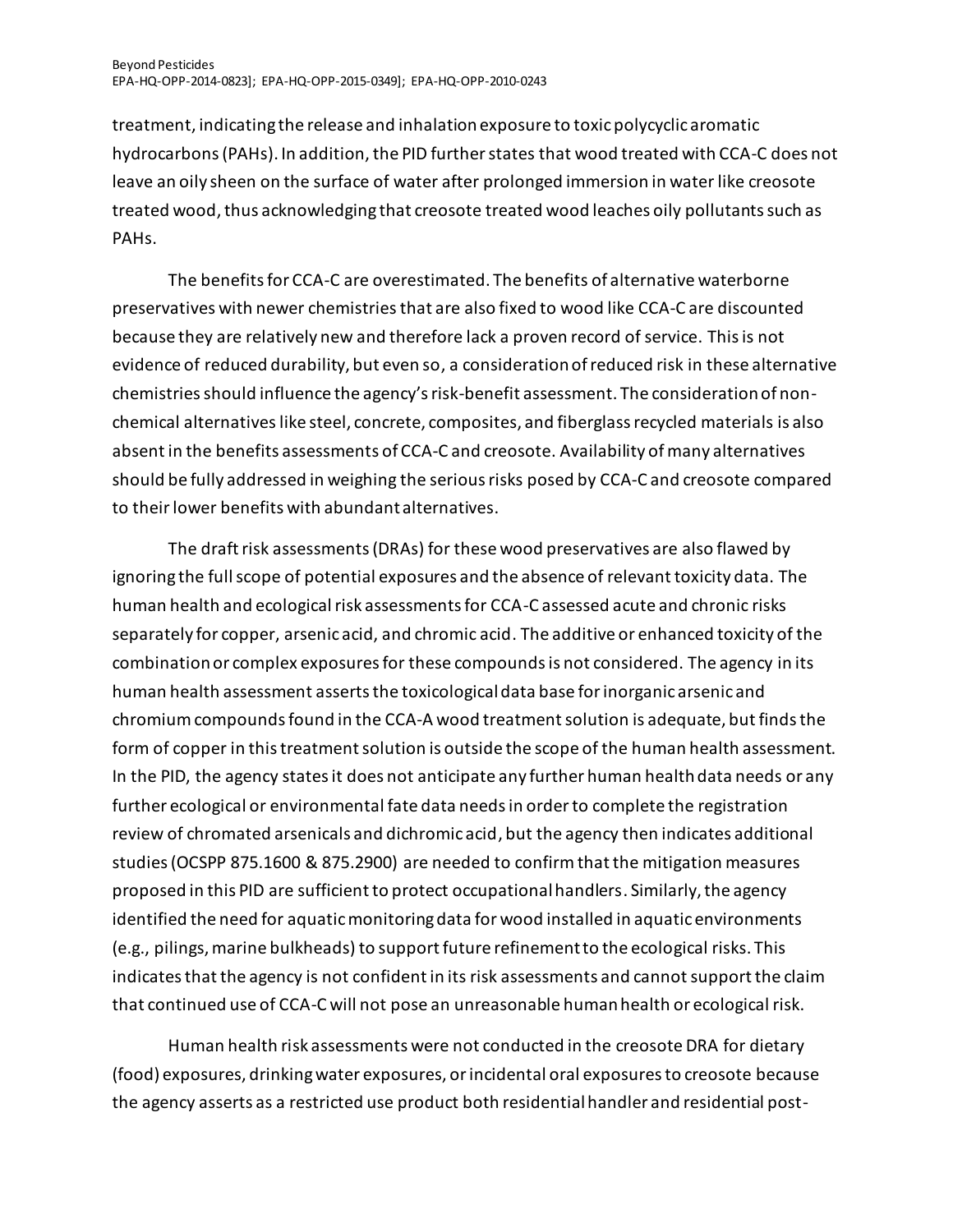application exposures are not anticipated. Therefore, the agency states in the PID that it does not anticipate any further human health data needs in order to complete the registration review of creosote. However, as with the CCA-C PID, the agency subsequently indicates additional studies (OCSPP 875.1600 & 875.2900) are needed to confirm that the mitigation measures proposed in the creosote PID are sufficient to protect occupational handlers. The agency reports no additional ecological risk information has become available since the 2008  $RED<sup>1</sup>$  was completed and depends on the uses and risk findings from this RED for the PID. Additional data have been identified as needed and previously required in data call-in notices issued in 2011 and 2017. These data include:

- Special Study: Leaching Study
- Special Study: Sediment Concentration, Aquatic Structures
- Aquatic Invertebrate Acute Toxicity Test, freshwater daphnids [OCSPP 850.1010]
- Oyster acute toxicity test (shell deposition) [OCSPP 850.1025]
- Mysid acute toxicity test [OCSPP 850.1035]
- Fish acute toxicity test, freshwater and marine [OCSPP 850.1075]
- Daphnid chronic toxicity test [OCSPP 850.1300]
- Mysid chronic toxicity test [OCSPP 850.1350]
- Fish early-life stage toxicity test [OCSPP 850.1400]
- Whole Sediment chronic toxicity (Freshwater) [OCSPP 850.1735]
- Whole sediment chronic toxicity (Estuarine) [OCSPP 850.1740]
- Honey bee acute contact toxicity [OCSPP 850.3020]
- Seedling emergence, Tier II [OCSPP 850.4225]
- Aquatic Plant Toxicity using Lemna spp [OCSPP 850.4400]
- Algal toxicity [OCSPP 850.4500]
- Cyanobacteria (Anabaena flos-aquae) toxicity [OCSPP 850.4550]

These data gaps that remain outstanding indicate that the agency cannot complete or be confident in its risk assessments and cannot support the claimthat continued use of creosote will not pose an unreasonable human health or ecological risk.

The single-dock and six-dock exposure scenarios do not adequately represent worstcase CCA-C aquatic exposures as may occur in areas with a greater number of docks, pilings, and bulkheads such as marinas and coastal canals. The ecological risk assessment uses a fish early life stage (ELS) test to estimate chronic fish toxicity. This is inappropriate. The fish ELS is a sub-chronic test of sensitive life stages. Although it is often used as a surrogate or predictor of chronic toxicity, it does not adequately address potential adverse effects on reproduction or

<sup>&</sup>lt;sup>1</sup> EPA. 2008. Reregistration Eligibility Decision for Creosote (Case 0139). EPA 739-R-08-007, United States Environmental Protection Agency Prevention, Pesticides and Toxic Substances.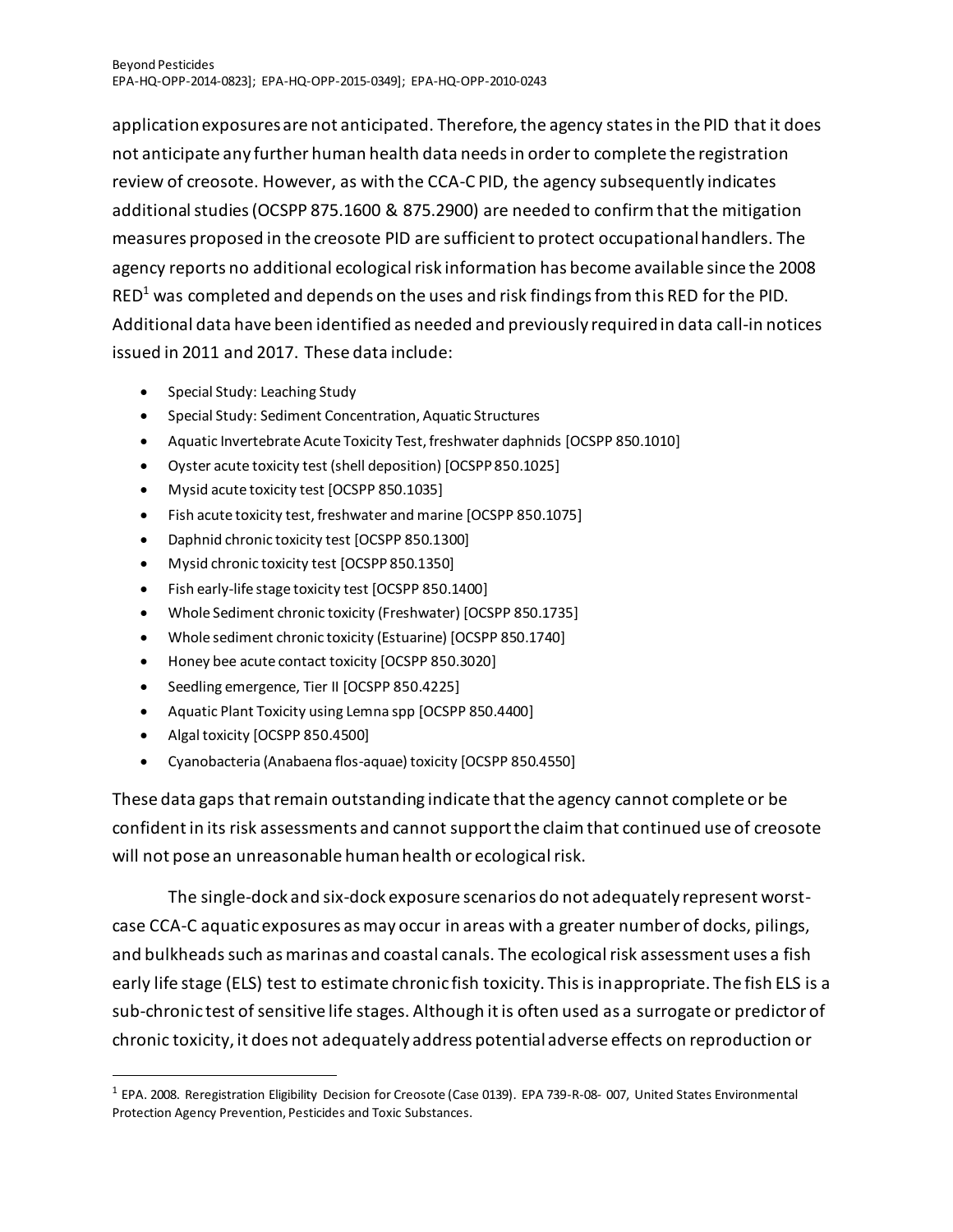transfer of test chemical to eggs/offspring from parental exposure. Only a complete life-cycle test can satisfy the requirements of a chronic toxicity test. An early life-stage test cannot be appropriately substituted.<sup>2,3,4</sup> A full life cycle test (OSCPP 850.1500) or medaka extended onegeneration test (OSCPP 890.2200) is needed to correctly assessreproduction impairment and chronic toxicity from long term exposures.

The agency fails to consider the amplified toxicity of compound exposuresto multiple chemicals in combination that may react synergistically and intensify toxicity beyond that of an individual chemical. The human health for CCA-C were assessed independently for arsenic acid and chromic acid, but copper risks were neglected. The combined toxicity of the CCA-C chemical mixture was not addressed. The ecological risk assessment considered acute and chronic risks separately for copper, arsenic acid, and chromic acid and likewise, combined toxicities were not considered. Coal‐tar creosote is a complex mixture obtained as a by‐product of the destructive and fractional distillation of coal, and contains approximately 150 to 200 chemicals.<sup>5</sup> Chemical analysis of creosotes and field samples obtained from creosotecontaminated soil and water show that it is composed of approximately 85 percent polycyclic aromatic hydrocarbons(PAHs), 10 percent phenolic compounds, and 5 percent nitrogen-, sulfur-, or oxygen- containing heterocyclic compounds. 6,7 PAHs are hazardous environmental pollutants and are well known carcinogens and mutagens with endocrine disrupting properties that pose a serious threat to human health.  $8,9$ 

Creosote is a difficult-to test substance and made more problematic because chemical moieties and proportions vary from batch to batch of the technical product. Further, the combined toxicities in the dual treatment of wood with borate and creosote or creosote and

<sup>2</sup> Woltering, D. M. (1984). The growth response in fish chronic and early life stage toxicity tests: a critical review. *Aquatic Toxicology*, *5*(1), 1-21.

<sup>3</sup> Suter, G. W., Rosen, A. E., Linder, E., & Parkhurst, D. F. (1987). Endpoints for responses of fish to chronic toxic exposures. *Environmental Toxicology and Chemistry*, *6*(10), 793-809.

<sup>4</sup> Nagel R., Isberner K. (1998) Testing of chemicals with fish — a critical evaluation of tests with special regard to zebrafish. In: Braunbeck T., Hinton D.E., Streit B. (eds) Fish Ecotoxicology. EXS, vol 86. Birkhäuser, Basel.

<sup>&</sup>lt;sup>5</sup> Fielden, M.R., Wu, Z.F., Sinal, C.J., Jury, H.H., Bend, J.R., Hammond, G.L. and Zacharewski, T.R., 2000. Estrogen receptor-an d aryl hydrocarbon receptor‐mediated activities of a coal‐tar creosote. *Environmental Toxicology and Chemistry: An International Journal*, *19*(5), pp.1262-1271.

 $6$  Mueller, J.G., P.J. Chapman, and P.H. Pritchard. 1989. Creosote-contaminated sites: their potential for bioremediation. Environmental Science and Technology. 23: 1197-1201.

<sup>7</sup> Mattraw HC, Franks BJ., 1986. Description of hazardous‐waste research at a creosote works, Pensacola, Florida. In H Mattraw, BJ Franks, eds, Description of Hazardous‐Waste Research at a Creosote Works, Pensacola, Florida. U.S. Government Printing Office, Washington, DC, pp 1– 8.

<sup>8</sup> Boström, C.-E., Gerde, P., Hanberg, A., Jernström, B., Johansson, C., Kyrklund, T., Rannug, A., Törnqvist, M., Victorin, K., Westerholm, R., 2002. Cancer risk assessment, indicators, and guidelines for polycyclic aromatic hydrocarbons in the ambient air. Environ. Health Perspect. 110, 451–489.

<sup>9</sup> Zhang, Y., Dong, S., Wang, H., Tao, S., Kiyama, R., 2016. Biological impact of environmental polycyclic aromatic hydrocarbons (ePAHs) as endocrine disruptors. Environ. Pollut. 213, 809–824.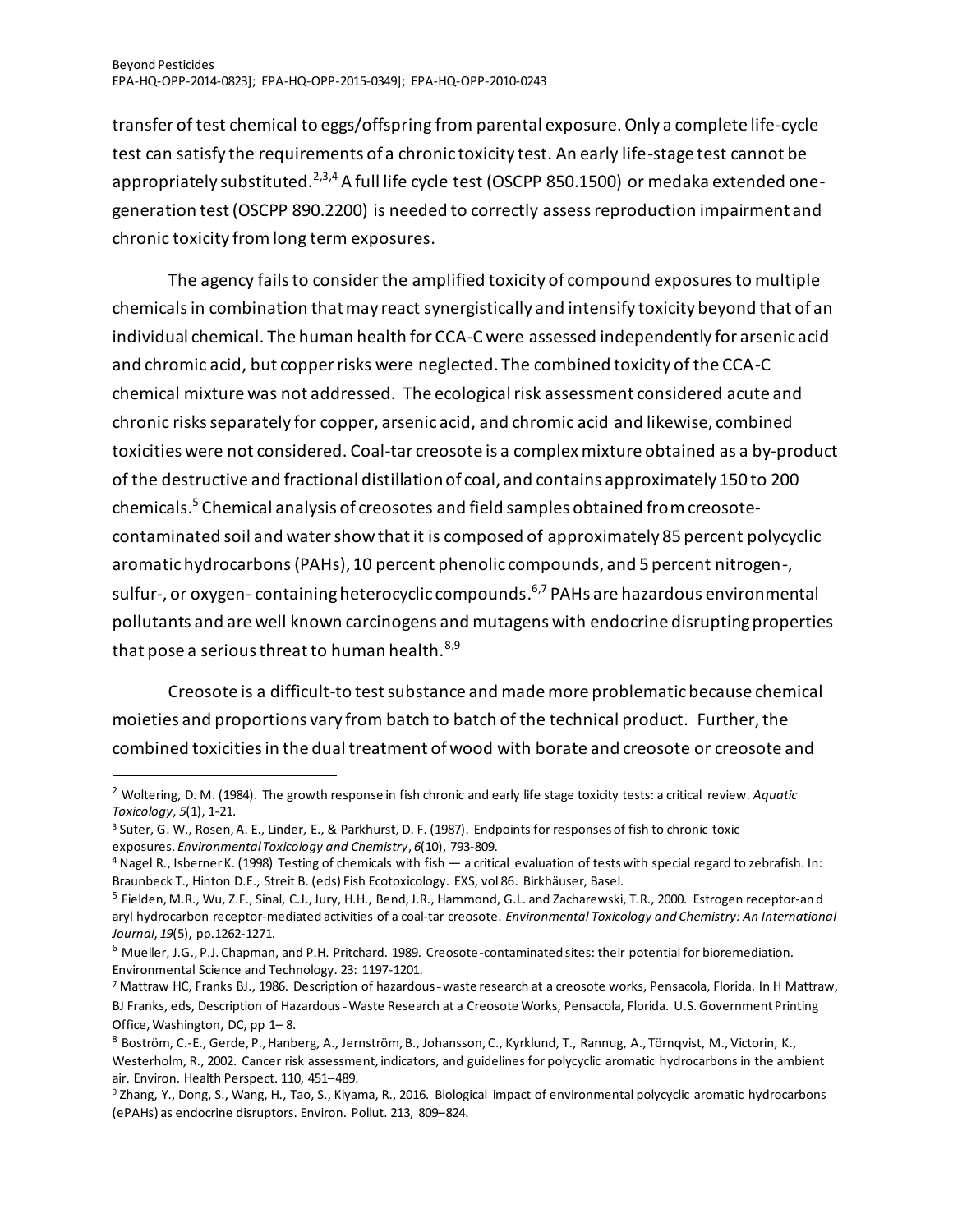CCA-C has not been assessed. The dual treatment of borate and creosote is common and extends the service life of railroad ties on average 35 to 40 years. This potential for long term exposures and the toxicity of the combined chemicals has not been evaluated. Likewise, creosote and CCA-C are used in a dual treatment for broader protection against borers in marine uses. Marine borers are the biggest threat to marine pilings and there is no wood preservative effective against all borers. Creosote and CCA-C in a dual treatment provide the best protection against the many target invertebrate species of marine borers, but the combined toxicity to non-target estuarine and marine invertebrates and fish has not been assessed. Without data specific to the toxicity of these combined treatments and complex mixtures, the agency cannot affirm that the registrants have met their burden to demonstrate use of these wood preservatives will not generally cause unreasonable adverse effects on the environment.Nonetheless, the DRA ecological risk assessment found that one or more components in CCA-C treated wood pose acute and chronic risks to listed and non-listed fish, aquatic invertebrates, and/or aquatic plants. Undoubtedly, combined exposures of these complex mixtures would magnify the compound toxicity and further exceed identified Risk Quotients and Levels of Concern.

No risks of concern for terrestrial organisms, including pollinators (i.e., honey bees), were identified by the agency in the creosote or CCA-C PIDs because the agency asserts exposure to terrestrial organisms is not expected for the current restricted uses. This overlooks an additional route of long-term and continuing exposuresto these persistent chemicals to birds by the propensity for many species to ingest clay or other soil particles likely contaminated with PAHsfrom creosote or toxic metals from CCA-C in the near vicinity of treated posts and poles. Birds ingesting clay particles as dietary grit or when attached to soil invertebrates, like earthworms, may result in toxic exposure (acute and chronic) that have not been considered. Also, woodpeckers and other cavity nesting birds that utilize treated poles may also be chronically exposed through dermal and inhalation routes. The agency also ignores potential exposure to children, adults, and wildlife exposed to contaminated soil near treated posts, poles, and pilings from digging, playing, foraging, and similar activities. Treated poles lining the streets of many urban and suburban areas are also frequently encountered by people leaning against and standing next to these poles under street lights or near bus stops. Additionally, utility poles, fence posts, and railroad ties have also been recycled and used in various outdoor structures with potential for broader human and environmental exposures to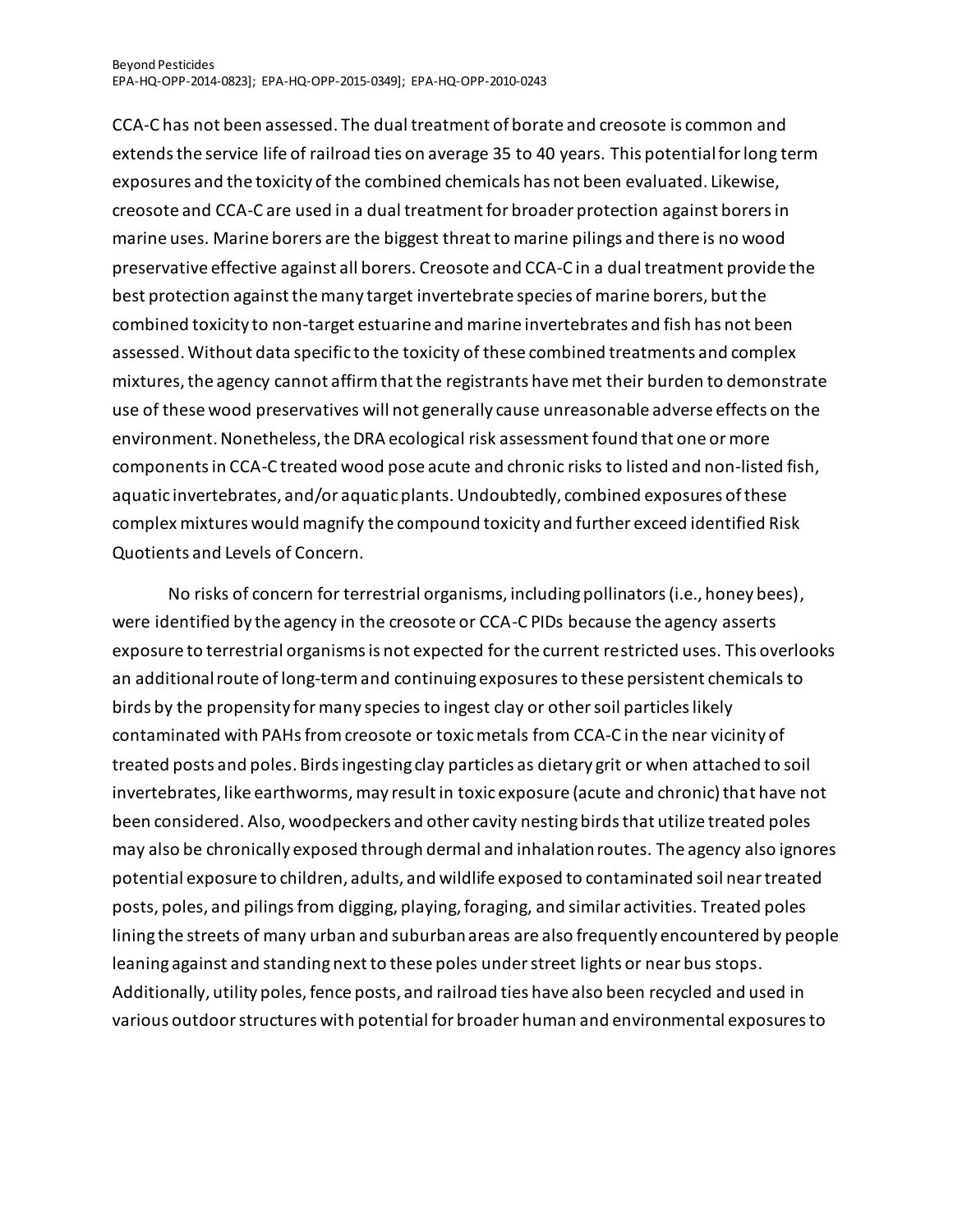toxic residues.<sup>10</sup> In fact, Home Depot, for instance, currently lists used creosote treated railroad ties available for landscape use. $11$  Such recycling of wood treated with these long-lived preservatives should be prohibited.

No human health or environmental safety findings associated with the Endocrine Disruptor Screening Program (EDSP) or an endangered species assessment were made in the creosote, chromated arsenicals, and dichromic acid PIDs. A final decision on the creosote, chromated arsenicals, and dichromic acid registration review cases will occur after: (1) EDSP FFDCA § 408(p) determination and (2) endangered species determination under the ESA and any needed Section 7 consultation with the Services. However, given the many serious risks of concern already identified, EDSP and ESA determinations would only add to these existing risk concern exceedances.

In summary, we recommend that the agency immediately suspend the registrations of creosote, CCA-C, and dichromic acid until the numerous ecological effects and exposure monitoring data requirements identified have been submitted and fully assessed. Without these additional data, the agency cannot justifiably conclude the risks posed by these chemicals weighed against the purported benefits are reasonable given the many existing alternatives. Further, as previously stated, we urge the agency to immediately cancel the registrations of the two chromated arsenicals ACZA and ACC. Available usage data provided in the PID indicate almost no use of ACZA and ACC was recently withdrawn from the American Wood Protection Association (AWPA) Book of Standards for use as a preservative and has no reported use in best available usage data. The risk of adverse effects for these compounds were also not considered in the PID. It is therefore unreasonable under the statutory requirements of FIFRA to continue the registrations of ACZA and ACC. Likewise, the agency should cancel creosote oil and coal tar registrations because these active ingredients were not assessed in the creosote PID and there are no currently active product registrations containing these ingredients.

<sup>&</sup>lt;sup>10</sup> Feldman, J., G. Kidd. 1999. Pole Pollution: New Utility Pole Chemical Risk Identified by EPA While Survey Show Widespread Contamination; Beyond Pesticides/ National Coalition Against the Misuse of Pesticides.

<sup>11</sup> https://www.homedepot.com/p/Used-Railroad-Tie-Cresote-Treated-Common-7-in-x-9-in-x-8-ft-Actual-96-in-5100000070908000/100023488?NCNI5&searchRedirect=used%20railroad%20ties&semanticToken=300r10r00122 000000\_202105051403568402124873157\_useast44l0k%20300r10r00122000000%20>%20%20st%3A%7Bused%20 railroad%20ties%7D%3Ast%20tgr%3A%7BNo%20stage%20info%7D%20qu%3A%7Bused%20railroad%20ties%7D% 3Aqu